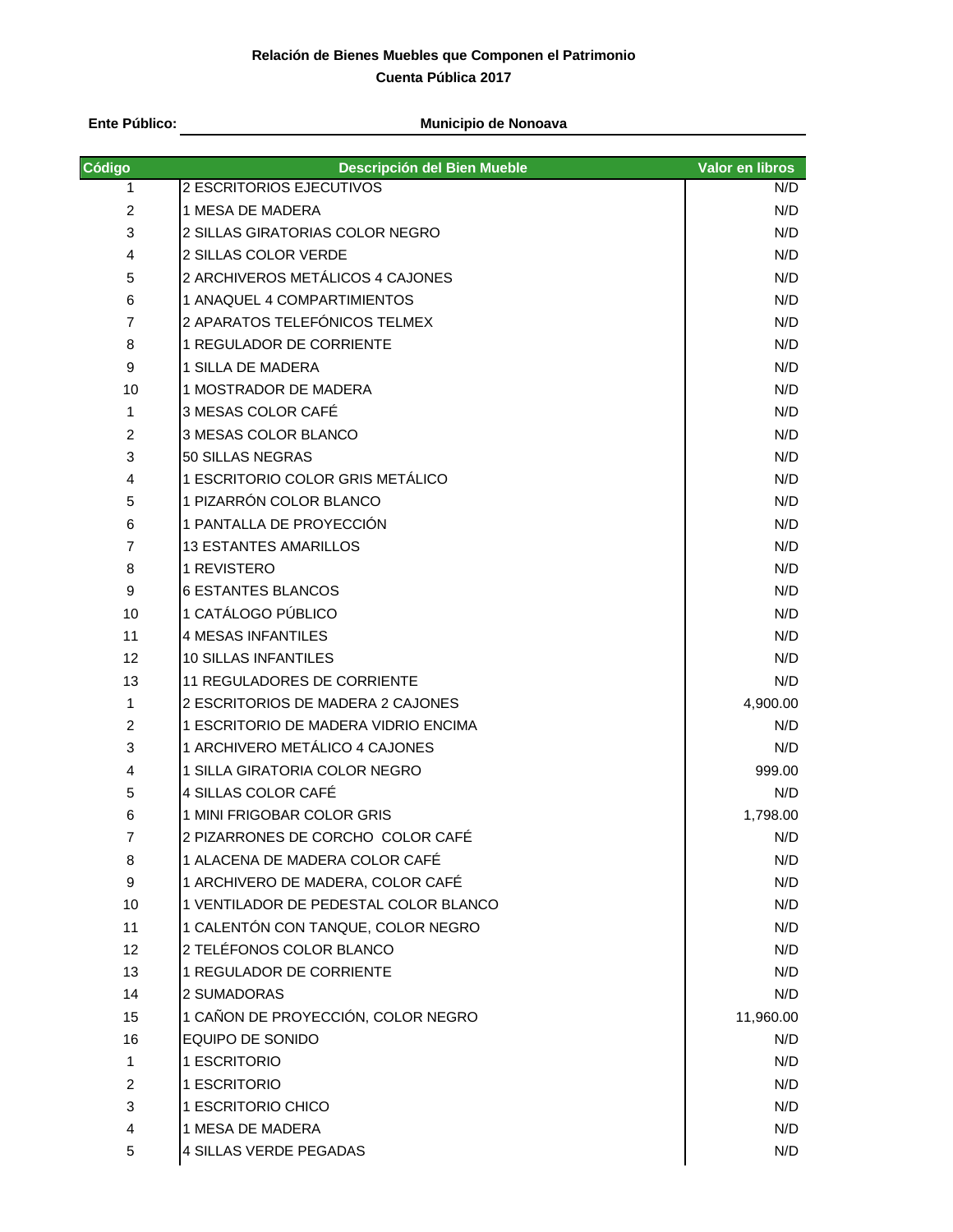| 6  | 1 SILLA NEGRA GIRABLE CHICA                                           | N/D       |
|----|-----------------------------------------------------------------------|-----------|
| 7  | 1 SILLA NEGRA GIRABLE GRANDE                                          | 758.82    |
| 8  | 1 PIZARRÓN DE CORCHO                                                  | N/D       |
| 9  | 1 ARCHIVERO METÁLICO 4 CAJONES                                        | N/D       |
| 10 | 2 TELÉFONOS COLOR BLANCO                                              | N/D       |
| 1. | 1 ESCRITORIO                                                          | N/D       |
| 2  | 1 SILLA NEGRA GIRABLE CHICA                                           | N/D       |
| 3  | 1 PIZARRÓN DE CORCHO                                                  | N/D       |
| 4  | 1 MESA DE MADERA                                                      | N/D       |
| 5  | 1 ARCHIVERO METÁLICO 4 CAJONES                                        | N/D       |
| 6  | 1 TELÉFONO COLOR BLANCO                                               | N/D       |
| 1  | 1 ESCRITORIO DE MADERA, DOS PIEZAS                                    | N/D       |
| 2  | 1 ARCHIVERO DE MADERA, DOS GAVETAS                                    | 2,409.41  |
| 3  | 1 ARCHIVERO DE MADERA, TRES GAVETAS                                   | N/D       |
| 4  | 1 SILLA CAFÉ                                                          | N/D       |
| 5  | 3 JUEGO DE SALA COLOR VERDE/CAFÉ                                      | N/D       |
| 6  | <b>1 MODEM INTERNET</b>                                               | N/D       |
| 7  | 1 TELÉFONO // FAX                                                     | N/D       |
| 8  | 2 ARCHIVEROS LÁMINA                                                   | N/D       |
| 9  | <b>3 ESCRITORIOS ESQUINEROS</b>                                       | N/D       |
| 10 | <b>1 VENTILADOR BLANCO</b>                                            | N/D       |
| 11 | 1 LIBRERO DE MADERA                                                   | N/D       |
| 12 | 2 SILLA SECRETARIAL GIRATORIA NEGRA                                   | N/D       |
| 13 | 1 CONTENEDOR DE AGUA FRIO/CALIENTE                                    | 1,925.00  |
| 14 | 1 TELÉFONO CONMUTADOR                                                 | N/D       |
| 15 | 1 MESA PARA REVISTAS DE MADERA                                        | N/D       |
| 16 | 1 JUEGO DE SILLAS TELA AZUL                                           | N/D       |
| 17 | 1 CALENTÓN CON TANQUE, COLOR NEGRO                                    | 2,090.00  |
| 18 | 3 ARCHIVEROS DOS GAVETAS                                              | N/D       |
| 19 | 1 UP (BATERÍA PARA CORRIENTE ELÉCTRICA)                               | N/D       |
| 20 | 1 MÁQUINA DE ESCRIBIR                                                 | 2,027.22  |
| 1  | EQUIPO DE CÓMPUTO                                                     | 7,999.00  |
| 2  | IMPRESORA COLOR BLANCO WP-4022                                        | 1,799.00  |
| 1  | EQUIPO DE CÓMPUTO (INCLUYE CPU, MONITOR, TECLADO, MAUSE)              | 15,007.50 |
| 2  | IMPRESORA/ESCANER COLOR BLANCO                                        | 1,459.01  |
| 3  | FAX COLOR BLANCO                                                      | 970.01    |
| 4  | <b>IMPRESORA</b>                                                      | N/D       |
| 1. | <b>IMPRESORA DE PUNTOS</b>                                            | N/D       |
| 2  | EQUIPO DE CÓMPUTO (INCLUYE CPU, MONITOR, TECLADO, MOUSE Y<br>BOCINAS) | N/D       |
| 3  | <b>IMPRESORA COLOR BLANCO</b>                                         | N/D       |
| 4  | REGULADOR DE CORRIENTE                                                | N/D       |
| 5  | <b>TECLADO</b>                                                        | N/D       |
| 6  | MONITOR, TECLADO Y CPU                                                | N/D       |
| 7  | EQUIPO DE CÓMPUTO (INCLUYE MONITOR, TECLADO, MOUSE Y CPU)             | N/D       |
| 1. | COMPUTADORA CON TECLADO Y MAUSE                                       | N/D       |
| 2  | <b>IMPRESORA</b>                                                      | N/D       |
| 1  | COMPUTADORA                                                           | N/D       |
| 2  | <b>COMPUTADORA</b>                                                    | N/D       |
| 1  | EQUIPO DE CÓMPUTO                                                     | N/D       |
| 2  | IMPRESORA COLOR BLANCO                                                | N/D       |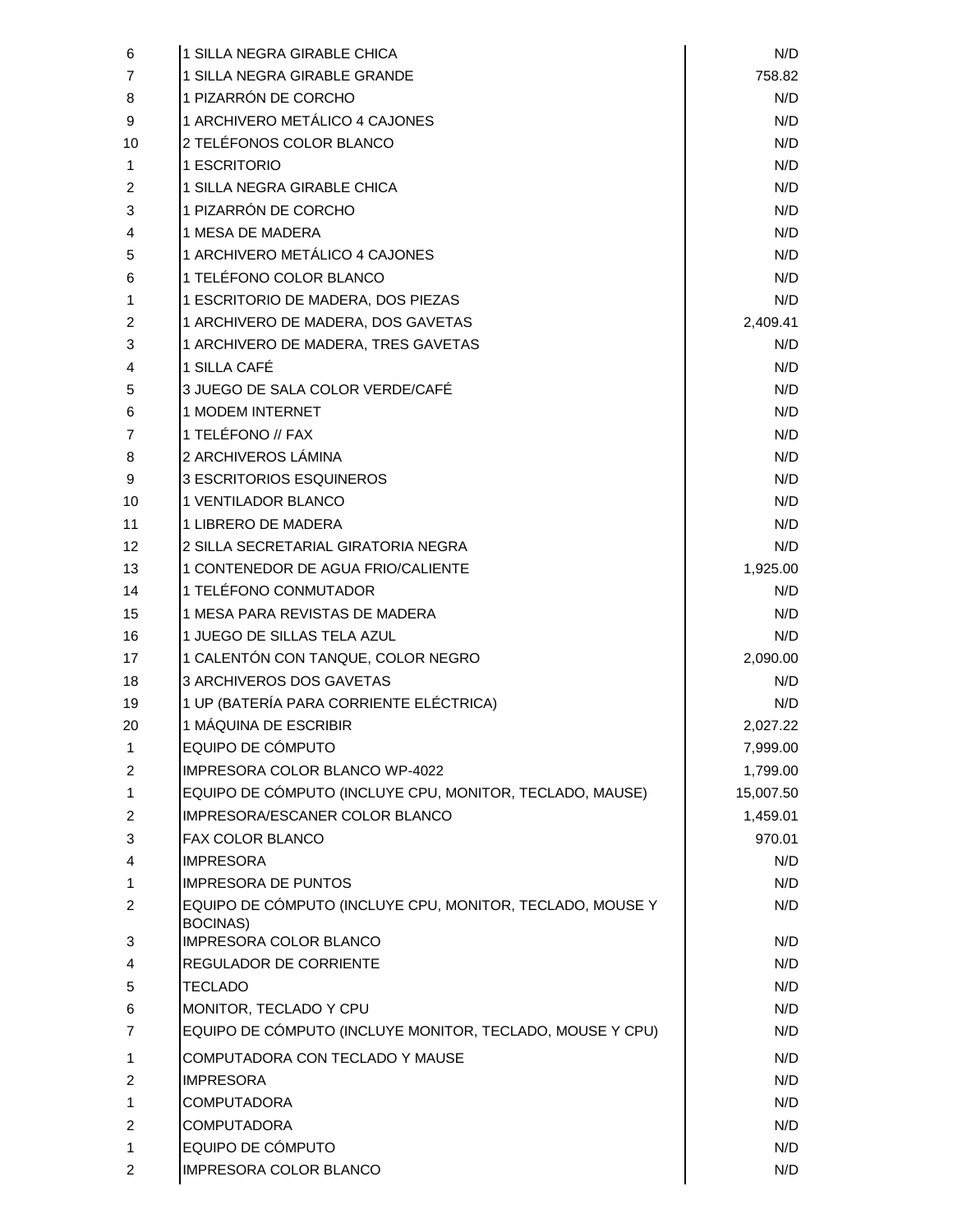| 1              | EQUIPO DE COMPUTO COLOR NEGRO                                                                                                                                                                                    | 8,000.00   |
|----------------|------------------------------------------------------------------------------------------------------------------------------------------------------------------------------------------------------------------|------------|
| 1              | <b>IMPRESORA COLOR NEGRO</b>                                                                                                                                                                                     | 1,899.00   |
| 1              | <b>ESCOPETA 12</b>                                                                                                                                                                                               | N/D        |
| 2              | PISTOLA 9MM                                                                                                                                                                                                      | N/D        |
| 3              | PISTOLA 380                                                                                                                                                                                                      | N/D        |
| 4              | CARABINA 223                                                                                                                                                                                                     | N/D        |
| 5              | CARABINA 30                                                                                                                                                                                                      | N/D        |
| 6              | PISTOLA 9MM                                                                                                                                                                                                      | N/D        |
| 7              | PISTOLA 9MM                                                                                                                                                                                                      | N/D        |
| 8              | RIFLE 223                                                                                                                                                                                                        | N/D        |
| 9              | <b>FUSIL 5.56 X 45 NATO</b>                                                                                                                                                                                      | N/D        |
| 10             | PISTOLA 9MM                                                                                                                                                                                                      | N/D        |
| 11             | REVOLVER 38 SPL                                                                                                                                                                                                  | N/D        |
| 12             | REVOLVER 38 SPL                                                                                                                                                                                                  | N/D        |
| 13             | REVOLVER 38 SPL                                                                                                                                                                                                  | N/D        |
| 14             | <b>RIFLE 223</b>                                                                                                                                                                                                 | N/D        |
| 15             | PISTOLA 9MM                                                                                                                                                                                                      | N/D        |
| 16             | PISTOLA 9MM                                                                                                                                                                                                      | N/D        |
| 17             | CARABINA 223                                                                                                                                                                                                     | N/D        |
| 18             | PISTOLA 9MM                                                                                                                                                                                                      | N/D        |
| 19             | REVOLVER 38 SPL                                                                                                                                                                                                  | N/D        |
| 20             | PISTOLA 9MM                                                                                                                                                                                                      | N/D        |
| 21             | <b>FUSIL 5.56 X 45 NATO</b>                                                                                                                                                                                      | N/D        |
| 22             | REVOLVER 38 SPL                                                                                                                                                                                                  | N/D        |
| 23             | REVOLVER 38 SPL                                                                                                                                                                                                  | N/D        |
| 24             | <b>11 CHALECOS ANTIBALAS</b>                                                                                                                                                                                     | N/D        |
| 25             | 4 ESPOSAS O MANILLAS DE SEGURIDAD                                                                                                                                                                                | N/D        |
| $\overline{2}$ | COLOR BLANCA, ESTÁNDAR, 8 BIRLOS, 3/4                                                                                                                                                                            | N/D        |
| 3              | MOTOR DIESEL, TIPO CAMIÓN ESCOLAR, COLOR AMARILLO, RIO                                                                                                                                                           | 90,000.00  |
| 4              | <b>GRANDE</b><br>TIPO VAGONETA, 4 PUERTAS, 8 CILINDROS, CON AIRE, RADIO AM/FM,                                                                                                                                   | 61,000.00  |
|                | LLANTA EXTRA, TRANSMISIÓN AUTOMÁTICA                                                                                                                                                                             |            |
| 5              | DOMPE COLOR BLANCO, ESTÁNDAR, MODELO 8000, SERIES 8100, TIPO                                                                                                                                                     | 180,000.00 |
| 6              | VOLTEO DE 7MTS., MOTOR DIESEL PLUS M11 CUMMINS<br>COLOR DORADO, 8 CILINDROS, 5 PUERTAS, 4X4                                                                                                                      | 110,000.00 |
| 7              | COLOR BLANCO, TRANS ESTÁNDAR, EQUIPO DE GAS, MOTOR V-6, 3.9                                                                                                                                                      | N/D        |
|                | MPI, TRANS MANUAL DE 5 VELOCIDADES                                                                                                                                                                               |            |
| 8              | RAM 2500 ESTÁNDAR, 4X4, MOTOR 4.7 L V-8 MPI POWER TECH, TRANS<br>MANUAL DE 5 VELOCIDADES, COLOR BLANCO, INTERIOR GRIS PIZARRA                                                                                    | 194,100.00 |
| 9              | COLOR BLANCO, ESTÁNDAR                                                                                                                                                                                           | 138,900.00 |
| 10             | COLOR BLANCA, ESTÁNDAR                                                                                                                                                                                           | 554,300.00 |
| 11             | MINI MODUVAN 4X4 F-250, 8 CILINDROS, A GASOLINA, ESTÁNDAR,<br>FRENO DE DISCO EN 4 RUEDAS, SISTEMA ABS                                                                                                            | 199,500.00 |
| 12             | COLOR BLANCO, ESTÁNDAR, VESTIDURAS DE TELA                                                                                                                                                                       | 200,969.00 |
| 13             | MOTOR A GASOLINA, COLOR BLANCA, 2 PUERTAS, TRANSMISIÓN<br><b>ESTÁNDAR</b>                                                                                                                                        | 250,422.00 |
| 14             | AIRE ACONDICIONADO, VESTIDURAS XL, ESPEJOS NEGROS, RINES 16X7<br>SIN TAPACUBOS, MOTOR V8 4.6L EFI, TRANSMISIÓN MANUAL, 5<br>VELOCIDADES, C/SOBREMARCHA, LLANTAS LT225/70 R16,<br>VELOCIMETRO EN SISTEMA MÉTRICO. | 250,422.00 |
| 15             | SILVERADO 1500 E ESTÁNDAR CON AIRE, COLOR BLANCO OLIMPICO,<br>CAPACIDAD 3 OCUPANTES, MOTOR BG284633                                                                                                              | 125,572.65 |
| 16             | SILVERADO 1500 E ESTÁNDAR CON AIRE, COLOR BLANCO OLIMPICO,<br>CAPACIDAD 3 OCUPANTES, MOTOR BG284633                                                                                                              | 321,522.60 |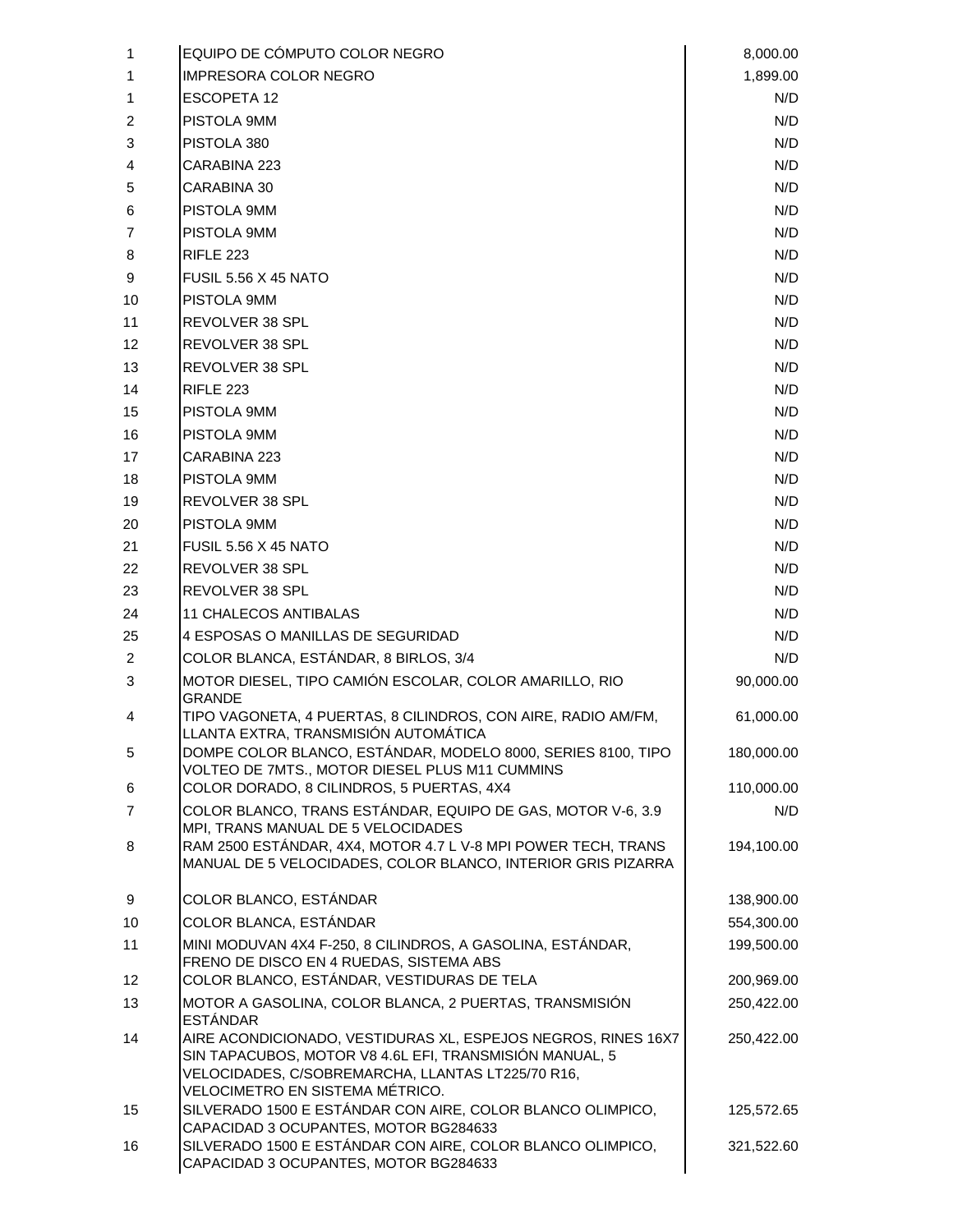| SILVERADO 3500 PAQ. A, COLOR BLANCO OLIMPICO, TONELADA<br>18<br>N/D<br>19<br>NO IDENTIFICADO<br>N/D<br>CAMIÓN DE PASAJEROS, CAPACIDAD 40 PERSONAS, COLOR BLANCO<br>299,900.00<br>20<br>21<br>CAMIÓN DE PASAJEROS, CAPACIDAD 40 PERSONAS, COLOR BLANCO,<br>455,600.00<br>NÚMERO ECONÓMICO 224<br>RAM 4000, CHASIS CAB 4X2, MOTOR 5.7L, V-8 MPI, TRANSMISIÓN<br>22<br>N/D<br>MANUAL DE 5 VELOCIDADES, ASIENTO DE BANCA CORRIDA, COLOR<br>GRIS BRILLANTE, INTERIORES GRIS PIZARRA<br>4X4 LE, TRANSMISIÓN AUTOMÁTICA, VESTIDURAS DE PIEL, AIRE, 2<br>23<br>N/D<br>PUERTAS, MOTOR VK56-646285Z, COLOR BEIGE.<br>CAMIÓN VOLTEO, COLOR AZUL, MOTOR A DIESEL, ESTÁNDAR<br>$\mathbf{1}$<br>DOMPE COLOR BLANCO, ESTÁNDAR, MODELO 8000, SERIES 8100, TIPO<br>2<br>180,000.00<br><b>VOLTEO</b><br>3<br>RETROESCAVADORA 416-D, COLOR AMARILLA<br>COMPRESOR CAPACIDAD DE 185 PC, MOTOR INGRESOLL RAND DE 4<br>$\overline{4}$<br>105,000.00<br>CILINDROS, NO. SERIE R02668, INCLUYE MARTILLO NEUMÁTICO Y<br><b>MANGUERA</b><br>5<br>COMPRESOR CON AIRE EN CHASIS REMOLCABLE<br>87,000.00<br>65,000.00<br>6<br>MÁQUINA PARA SOLDAR AL ARCO EN CHASIS REMOLCABLE MARCA MQ<br>POWER MODEL TL-300SS<br>RADIO PORTÁTIL<br>N/D<br>1<br>RADIO PORTÁTIL<br>2<br>N/D<br>3<br>RADIO BASE<br>N/D<br>$\overline{4}$<br>RADIO BASE<br>N/D<br>5<br>RADIO BASE<br>N/D<br>RADIO BASE<br>N/D<br>6<br>$\overline{7}$<br>RADIO BASE<br>N/D<br>8<br><b>RADIO BASE</b><br>N/D<br><b>RADIO BASE</b><br>N/D<br>9<br>MULTIFUNCIONAL XEROX<br>12,748.40<br>1<br>2<br><b>COMPUTADORAS I3</b><br>22,695.49<br>3<br>MULTIFUNCIONAL XEROX<br>12,748.40<br>FORD LOBO<br>595,200.00<br>4<br>EQUIPO DE BOMBEO PARA AGUA POTABLE<br>55,926.50<br>6<br>CARRO FORD IKON HATCH 2013<br>7<br>135,300.00<br><b>IMPRESORA EPSON WORKFORCE M105</b><br>8<br>2,440.65<br>9<br>LAP TOP HP<br>11,310.00<br>LAP TOP ACER<br>11,043.20<br>10<br>RADIOS SEGURIDAD PÚBLICA<br>11<br>8,334.60<br>12<br><b>IMPRESORA EPSON WORKFORCE M105</b><br>2,440.64<br>13<br>TABLET SAMSUNG GALAXY NOTE 8<br>5,999.00<br>14<br><b>MESA PARA FAX</b><br>600.00<br>RETROEXCAVADORA JOHN DEERE 310K<br>95,120.00 Dlls<br>15<br>EQUIPO DE BOMBEO<br>16<br>17,004.44<br>SISTEMA DE NÓMINA<br>17<br>6,786.00<br>AUTOMOVIL FORD IKON ROJO<br>140,000.00<br>18<br>SILLONES TELA/VINIPIEL<br>19<br>5,000.00<br><b>CAJA CONTROL</b><br>20<br>4,872.00<br><b>MOTOR SUMERGIBLE</b><br>21<br>17,748.00<br>22<br><b>BOMBA DE AGUA</b><br>15,312.00<br><b>INTERRUPTOR</b><br>1,809.60<br>23 | 17 | CHEVY 3 PUERTAS, AUTOMÁTICO CON AIRE, COLOR DORADO<br><b>METÁLICO</b> | 371,000.00 |
|----------------------------------------------------------------------------------------------------------------------------------------------------------------------------------------------------------------------------------------------------------------------------------------------------------------------------------------------------------------------------------------------------------------------------------------------------------------------------------------------------------------------------------------------------------------------------------------------------------------------------------------------------------------------------------------------------------------------------------------------------------------------------------------------------------------------------------------------------------------------------------------------------------------------------------------------------------------------------------------------------------------------------------------------------------------------------------------------------------------------------------------------------------------------------------------------------------------------------------------------------------------------------------------------------------------------------------------------------------------------------------------------------------------------------------------------------------------------------------------------------------------------------------------------------------------------------------------------------------------------------------------------------------------------------------------------------------------------------------------------------------------------------------------------------------------------------------------------------------------------------------------------------------------------------------------------------------------------------------------------------------------------------------------------------------------------------------------------------------------------------------------------------------------------------------------------------------------------------------------------------------------------------------------------------------------------------------------------------------------------------------------------------------------------------------------------------------------------------------------------------|----|-----------------------------------------------------------------------|------------|
|                                                                                                                                                                                                                                                                                                                                                                                                                                                                                                                                                                                                                                                                                                                                                                                                                                                                                                                                                                                                                                                                                                                                                                                                                                                                                                                                                                                                                                                                                                                                                                                                                                                                                                                                                                                                                                                                                                                                                                                                                                                                                                                                                                                                                                                                                                                                                                                                                                                                                                    |    |                                                                       |            |
|                                                                                                                                                                                                                                                                                                                                                                                                                                                                                                                                                                                                                                                                                                                                                                                                                                                                                                                                                                                                                                                                                                                                                                                                                                                                                                                                                                                                                                                                                                                                                                                                                                                                                                                                                                                                                                                                                                                                                                                                                                                                                                                                                                                                                                                                                                                                                                                                                                                                                                    |    |                                                                       |            |
|                                                                                                                                                                                                                                                                                                                                                                                                                                                                                                                                                                                                                                                                                                                                                                                                                                                                                                                                                                                                                                                                                                                                                                                                                                                                                                                                                                                                                                                                                                                                                                                                                                                                                                                                                                                                                                                                                                                                                                                                                                                                                                                                                                                                                                                                                                                                                                                                                                                                                                    |    |                                                                       |            |
|                                                                                                                                                                                                                                                                                                                                                                                                                                                                                                                                                                                                                                                                                                                                                                                                                                                                                                                                                                                                                                                                                                                                                                                                                                                                                                                                                                                                                                                                                                                                                                                                                                                                                                                                                                                                                                                                                                                                                                                                                                                                                                                                                                                                                                                                                                                                                                                                                                                                                                    |    |                                                                       |            |
|                                                                                                                                                                                                                                                                                                                                                                                                                                                                                                                                                                                                                                                                                                                                                                                                                                                                                                                                                                                                                                                                                                                                                                                                                                                                                                                                                                                                                                                                                                                                                                                                                                                                                                                                                                                                                                                                                                                                                                                                                                                                                                                                                                                                                                                                                                                                                                                                                                                                                                    |    |                                                                       |            |
|                                                                                                                                                                                                                                                                                                                                                                                                                                                                                                                                                                                                                                                                                                                                                                                                                                                                                                                                                                                                                                                                                                                                                                                                                                                                                                                                                                                                                                                                                                                                                                                                                                                                                                                                                                                                                                                                                                                                                                                                                                                                                                                                                                                                                                                                                                                                                                                                                                                                                                    |    |                                                                       |            |
|                                                                                                                                                                                                                                                                                                                                                                                                                                                                                                                                                                                                                                                                                                                                                                                                                                                                                                                                                                                                                                                                                                                                                                                                                                                                                                                                                                                                                                                                                                                                                                                                                                                                                                                                                                                                                                                                                                                                                                                                                                                                                                                                                                                                                                                                                                                                                                                                                                                                                                    |    |                                                                       |            |
|                                                                                                                                                                                                                                                                                                                                                                                                                                                                                                                                                                                                                                                                                                                                                                                                                                                                                                                                                                                                                                                                                                                                                                                                                                                                                                                                                                                                                                                                                                                                                                                                                                                                                                                                                                                                                                                                                                                                                                                                                                                                                                                                                                                                                                                                                                                                                                                                                                                                                                    |    |                                                                       |            |
|                                                                                                                                                                                                                                                                                                                                                                                                                                                                                                                                                                                                                                                                                                                                                                                                                                                                                                                                                                                                                                                                                                                                                                                                                                                                                                                                                                                                                                                                                                                                                                                                                                                                                                                                                                                                                                                                                                                                                                                                                                                                                                                                                                                                                                                                                                                                                                                                                                                                                                    |    |                                                                       |            |
|                                                                                                                                                                                                                                                                                                                                                                                                                                                                                                                                                                                                                                                                                                                                                                                                                                                                                                                                                                                                                                                                                                                                                                                                                                                                                                                                                                                                                                                                                                                                                                                                                                                                                                                                                                                                                                                                                                                                                                                                                                                                                                                                                                                                                                                                                                                                                                                                                                                                                                    |    |                                                                       |            |
|                                                                                                                                                                                                                                                                                                                                                                                                                                                                                                                                                                                                                                                                                                                                                                                                                                                                                                                                                                                                                                                                                                                                                                                                                                                                                                                                                                                                                                                                                                                                                                                                                                                                                                                                                                                                                                                                                                                                                                                                                                                                                                                                                                                                                                                                                                                                                                                                                                                                                                    |    |                                                                       |            |
|                                                                                                                                                                                                                                                                                                                                                                                                                                                                                                                                                                                                                                                                                                                                                                                                                                                                                                                                                                                                                                                                                                                                                                                                                                                                                                                                                                                                                                                                                                                                                                                                                                                                                                                                                                                                                                                                                                                                                                                                                                                                                                                                                                                                                                                                                                                                                                                                                                                                                                    |    |                                                                       |            |
|                                                                                                                                                                                                                                                                                                                                                                                                                                                                                                                                                                                                                                                                                                                                                                                                                                                                                                                                                                                                                                                                                                                                                                                                                                                                                                                                                                                                                                                                                                                                                                                                                                                                                                                                                                                                                                                                                                                                                                                                                                                                                                                                                                                                                                                                                                                                                                                                                                                                                                    |    |                                                                       |            |
|                                                                                                                                                                                                                                                                                                                                                                                                                                                                                                                                                                                                                                                                                                                                                                                                                                                                                                                                                                                                                                                                                                                                                                                                                                                                                                                                                                                                                                                                                                                                                                                                                                                                                                                                                                                                                                                                                                                                                                                                                                                                                                                                                                                                                                                                                                                                                                                                                                                                                                    |    |                                                                       |            |
|                                                                                                                                                                                                                                                                                                                                                                                                                                                                                                                                                                                                                                                                                                                                                                                                                                                                                                                                                                                                                                                                                                                                                                                                                                                                                                                                                                                                                                                                                                                                                                                                                                                                                                                                                                                                                                                                                                                                                                                                                                                                                                                                                                                                                                                                                                                                                                                                                                                                                                    |    |                                                                       |            |
|                                                                                                                                                                                                                                                                                                                                                                                                                                                                                                                                                                                                                                                                                                                                                                                                                                                                                                                                                                                                                                                                                                                                                                                                                                                                                                                                                                                                                                                                                                                                                                                                                                                                                                                                                                                                                                                                                                                                                                                                                                                                                                                                                                                                                                                                                                                                                                                                                                                                                                    |    |                                                                       |            |
|                                                                                                                                                                                                                                                                                                                                                                                                                                                                                                                                                                                                                                                                                                                                                                                                                                                                                                                                                                                                                                                                                                                                                                                                                                                                                                                                                                                                                                                                                                                                                                                                                                                                                                                                                                                                                                                                                                                                                                                                                                                                                                                                                                                                                                                                                                                                                                                                                                                                                                    |    |                                                                       |            |
|                                                                                                                                                                                                                                                                                                                                                                                                                                                                                                                                                                                                                                                                                                                                                                                                                                                                                                                                                                                                                                                                                                                                                                                                                                                                                                                                                                                                                                                                                                                                                                                                                                                                                                                                                                                                                                                                                                                                                                                                                                                                                                                                                                                                                                                                                                                                                                                                                                                                                                    |    |                                                                       |            |
|                                                                                                                                                                                                                                                                                                                                                                                                                                                                                                                                                                                                                                                                                                                                                                                                                                                                                                                                                                                                                                                                                                                                                                                                                                                                                                                                                                                                                                                                                                                                                                                                                                                                                                                                                                                                                                                                                                                                                                                                                                                                                                                                                                                                                                                                                                                                                                                                                                                                                                    |    |                                                                       |            |
|                                                                                                                                                                                                                                                                                                                                                                                                                                                                                                                                                                                                                                                                                                                                                                                                                                                                                                                                                                                                                                                                                                                                                                                                                                                                                                                                                                                                                                                                                                                                                                                                                                                                                                                                                                                                                                                                                                                                                                                                                                                                                                                                                                                                                                                                                                                                                                                                                                                                                                    |    |                                                                       |            |
|                                                                                                                                                                                                                                                                                                                                                                                                                                                                                                                                                                                                                                                                                                                                                                                                                                                                                                                                                                                                                                                                                                                                                                                                                                                                                                                                                                                                                                                                                                                                                                                                                                                                                                                                                                                                                                                                                                                                                                                                                                                                                                                                                                                                                                                                                                                                                                                                                                                                                                    |    |                                                                       |            |
|                                                                                                                                                                                                                                                                                                                                                                                                                                                                                                                                                                                                                                                                                                                                                                                                                                                                                                                                                                                                                                                                                                                                                                                                                                                                                                                                                                                                                                                                                                                                                                                                                                                                                                                                                                                                                                                                                                                                                                                                                                                                                                                                                                                                                                                                                                                                                                                                                                                                                                    |    |                                                                       |            |
|                                                                                                                                                                                                                                                                                                                                                                                                                                                                                                                                                                                                                                                                                                                                                                                                                                                                                                                                                                                                                                                                                                                                                                                                                                                                                                                                                                                                                                                                                                                                                                                                                                                                                                                                                                                                                                                                                                                                                                                                                                                                                                                                                                                                                                                                                                                                                                                                                                                                                                    |    |                                                                       |            |
|                                                                                                                                                                                                                                                                                                                                                                                                                                                                                                                                                                                                                                                                                                                                                                                                                                                                                                                                                                                                                                                                                                                                                                                                                                                                                                                                                                                                                                                                                                                                                                                                                                                                                                                                                                                                                                                                                                                                                                                                                                                                                                                                                                                                                                                                                                                                                                                                                                                                                                    |    |                                                                       |            |
|                                                                                                                                                                                                                                                                                                                                                                                                                                                                                                                                                                                                                                                                                                                                                                                                                                                                                                                                                                                                                                                                                                                                                                                                                                                                                                                                                                                                                                                                                                                                                                                                                                                                                                                                                                                                                                                                                                                                                                                                                                                                                                                                                                                                                                                                                                                                                                                                                                                                                                    |    |                                                                       |            |
|                                                                                                                                                                                                                                                                                                                                                                                                                                                                                                                                                                                                                                                                                                                                                                                                                                                                                                                                                                                                                                                                                                                                                                                                                                                                                                                                                                                                                                                                                                                                                                                                                                                                                                                                                                                                                                                                                                                                                                                                                                                                                                                                                                                                                                                                                                                                                                                                                                                                                                    |    |                                                                       |            |
|                                                                                                                                                                                                                                                                                                                                                                                                                                                                                                                                                                                                                                                                                                                                                                                                                                                                                                                                                                                                                                                                                                                                                                                                                                                                                                                                                                                                                                                                                                                                                                                                                                                                                                                                                                                                                                                                                                                                                                                                                                                                                                                                                                                                                                                                                                                                                                                                                                                                                                    |    |                                                                       |            |
|                                                                                                                                                                                                                                                                                                                                                                                                                                                                                                                                                                                                                                                                                                                                                                                                                                                                                                                                                                                                                                                                                                                                                                                                                                                                                                                                                                                                                                                                                                                                                                                                                                                                                                                                                                                                                                                                                                                                                                                                                                                                                                                                                                                                                                                                                                                                                                                                                                                                                                    |    |                                                                       |            |
|                                                                                                                                                                                                                                                                                                                                                                                                                                                                                                                                                                                                                                                                                                                                                                                                                                                                                                                                                                                                                                                                                                                                                                                                                                                                                                                                                                                                                                                                                                                                                                                                                                                                                                                                                                                                                                                                                                                                                                                                                                                                                                                                                                                                                                                                                                                                                                                                                                                                                                    |    |                                                                       |            |
|                                                                                                                                                                                                                                                                                                                                                                                                                                                                                                                                                                                                                                                                                                                                                                                                                                                                                                                                                                                                                                                                                                                                                                                                                                                                                                                                                                                                                                                                                                                                                                                                                                                                                                                                                                                                                                                                                                                                                                                                                                                                                                                                                                                                                                                                                                                                                                                                                                                                                                    |    |                                                                       |            |
|                                                                                                                                                                                                                                                                                                                                                                                                                                                                                                                                                                                                                                                                                                                                                                                                                                                                                                                                                                                                                                                                                                                                                                                                                                                                                                                                                                                                                                                                                                                                                                                                                                                                                                                                                                                                                                                                                                                                                                                                                                                                                                                                                                                                                                                                                                                                                                                                                                                                                                    |    |                                                                       |            |
|                                                                                                                                                                                                                                                                                                                                                                                                                                                                                                                                                                                                                                                                                                                                                                                                                                                                                                                                                                                                                                                                                                                                                                                                                                                                                                                                                                                                                                                                                                                                                                                                                                                                                                                                                                                                                                                                                                                                                                                                                                                                                                                                                                                                                                                                                                                                                                                                                                                                                                    |    |                                                                       |            |
|                                                                                                                                                                                                                                                                                                                                                                                                                                                                                                                                                                                                                                                                                                                                                                                                                                                                                                                                                                                                                                                                                                                                                                                                                                                                                                                                                                                                                                                                                                                                                                                                                                                                                                                                                                                                                                                                                                                                                                                                                                                                                                                                                                                                                                                                                                                                                                                                                                                                                                    |    |                                                                       |            |
|                                                                                                                                                                                                                                                                                                                                                                                                                                                                                                                                                                                                                                                                                                                                                                                                                                                                                                                                                                                                                                                                                                                                                                                                                                                                                                                                                                                                                                                                                                                                                                                                                                                                                                                                                                                                                                                                                                                                                                                                                                                                                                                                                                                                                                                                                                                                                                                                                                                                                                    |    |                                                                       |            |
|                                                                                                                                                                                                                                                                                                                                                                                                                                                                                                                                                                                                                                                                                                                                                                                                                                                                                                                                                                                                                                                                                                                                                                                                                                                                                                                                                                                                                                                                                                                                                                                                                                                                                                                                                                                                                                                                                                                                                                                                                                                                                                                                                                                                                                                                                                                                                                                                                                                                                                    |    |                                                                       |            |
|                                                                                                                                                                                                                                                                                                                                                                                                                                                                                                                                                                                                                                                                                                                                                                                                                                                                                                                                                                                                                                                                                                                                                                                                                                                                                                                                                                                                                                                                                                                                                                                                                                                                                                                                                                                                                                                                                                                                                                                                                                                                                                                                                                                                                                                                                                                                                                                                                                                                                                    |    |                                                                       |            |
|                                                                                                                                                                                                                                                                                                                                                                                                                                                                                                                                                                                                                                                                                                                                                                                                                                                                                                                                                                                                                                                                                                                                                                                                                                                                                                                                                                                                                                                                                                                                                                                                                                                                                                                                                                                                                                                                                                                                                                                                                                                                                                                                                                                                                                                                                                                                                                                                                                                                                                    |    |                                                                       |            |
|                                                                                                                                                                                                                                                                                                                                                                                                                                                                                                                                                                                                                                                                                                                                                                                                                                                                                                                                                                                                                                                                                                                                                                                                                                                                                                                                                                                                                                                                                                                                                                                                                                                                                                                                                                                                                                                                                                                                                                                                                                                                                                                                                                                                                                                                                                                                                                                                                                                                                                    |    |                                                                       |            |
|                                                                                                                                                                                                                                                                                                                                                                                                                                                                                                                                                                                                                                                                                                                                                                                                                                                                                                                                                                                                                                                                                                                                                                                                                                                                                                                                                                                                                                                                                                                                                                                                                                                                                                                                                                                                                                                                                                                                                                                                                                                                                                                                                                                                                                                                                                                                                                                                                                                                                                    |    |                                                                       |            |
|                                                                                                                                                                                                                                                                                                                                                                                                                                                                                                                                                                                                                                                                                                                                                                                                                                                                                                                                                                                                                                                                                                                                                                                                                                                                                                                                                                                                                                                                                                                                                                                                                                                                                                                                                                                                                                                                                                                                                                                                                                                                                                                                                                                                                                                                                                                                                                                                                                                                                                    |    |                                                                       |            |
|                                                                                                                                                                                                                                                                                                                                                                                                                                                                                                                                                                                                                                                                                                                                                                                                                                                                                                                                                                                                                                                                                                                                                                                                                                                                                                                                                                                                                                                                                                                                                                                                                                                                                                                                                                                                                                                                                                                                                                                                                                                                                                                                                                                                                                                                                                                                                                                                                                                                                                    |    |                                                                       |            |
|                                                                                                                                                                                                                                                                                                                                                                                                                                                                                                                                                                                                                                                                                                                                                                                                                                                                                                                                                                                                                                                                                                                                                                                                                                                                                                                                                                                                                                                                                                                                                                                                                                                                                                                                                                                                                                                                                                                                                                                                                                                                                                                                                                                                                                                                                                                                                                                                                                                                                                    |    |                                                                       |            |
|                                                                                                                                                                                                                                                                                                                                                                                                                                                                                                                                                                                                                                                                                                                                                                                                                                                                                                                                                                                                                                                                                                                                                                                                                                                                                                                                                                                                                                                                                                                                                                                                                                                                                                                                                                                                                                                                                                                                                                                                                                                                                                                                                                                                                                                                                                                                                                                                                                                                                                    |    |                                                                       |            |